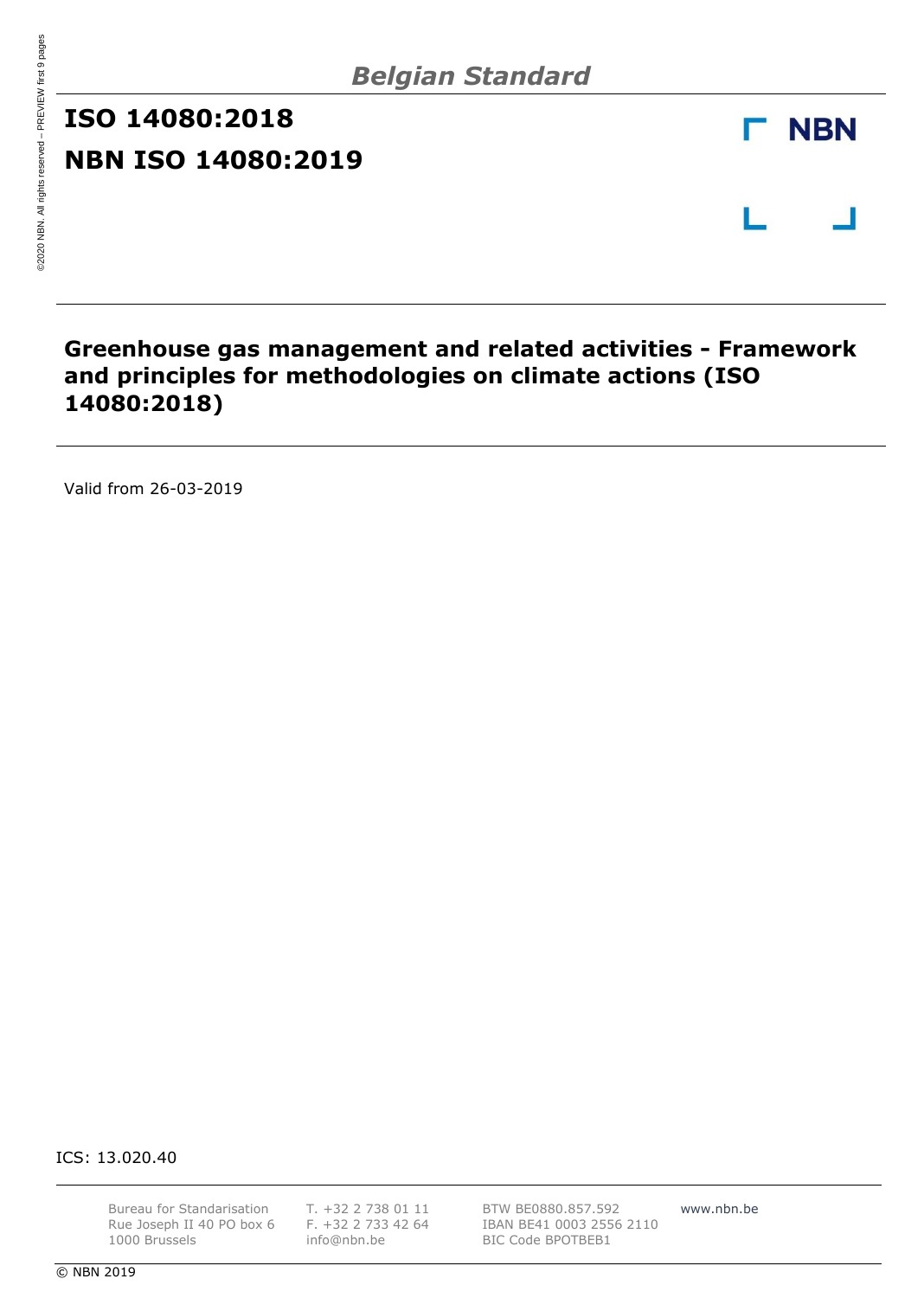@2020 NBN. All rights reserved - PREVIEW first 9 pages ©2020 NBN. All rights reserved – PREVIEW first 9 pages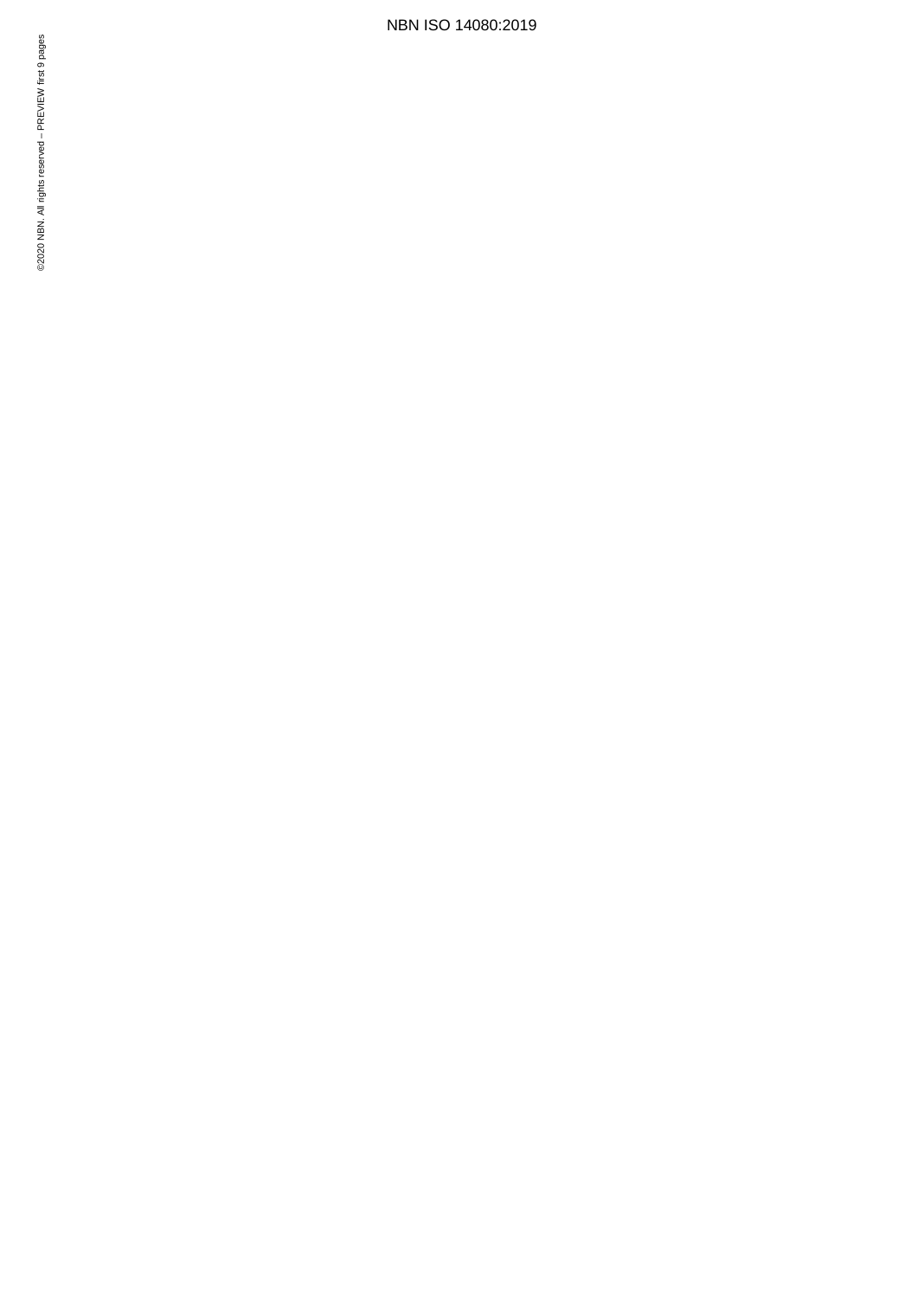# INTERNATIONAL STANDARD

**ISO 14080**

> First edition 2018-06

# **Greenhouse gas management and related activities — Framework and principles for methodologies on climate actions**

*Gestion des gaz à effet de serre et activités associées — Cadre et principes des méthodologies applicables aux mesures en faveur du climat*



Reference number ISO 14080:2018(E)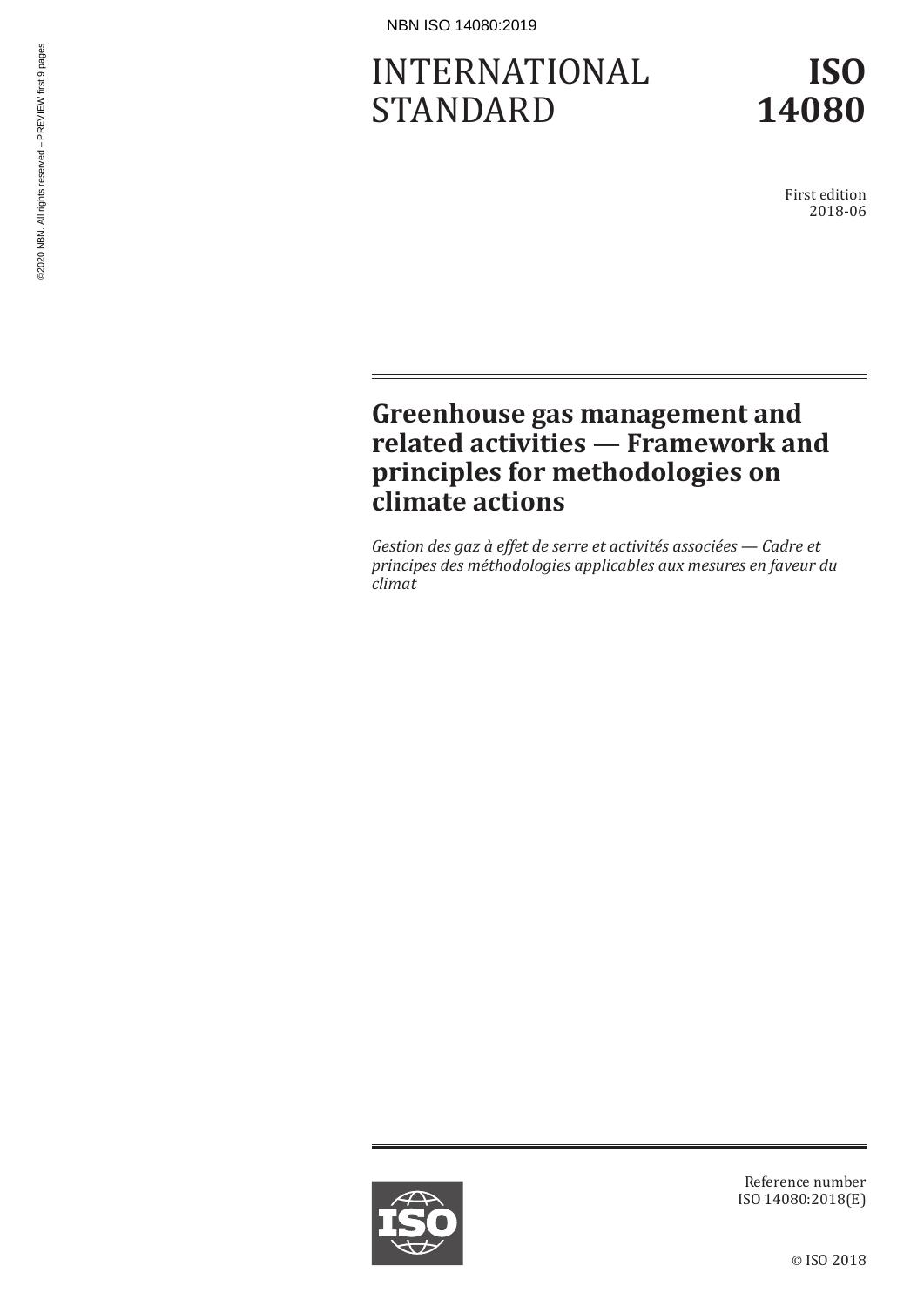#### **ISO 14080:2018(E)**



#### **COPYRIGHT PROTECTED DOCUMENT**

#### © ISO 2018

All rights reserved. Unless otherwise specified, or required in the context of its implementation, no part of this publication may be reproduced or utilized otherwise in any form or by any means, electronic or mechanical, including photocopying, or posting on the internet or an intranet, without prior written permission. Permission can be requested from either ISO at the address below or ISO's member body in the country of the requester.

ISO copyright office CP 401 • Ch. de Blandonnet 8 CH-1214 Vernier, Geneva Phone: +41 22 749 01 11 Fax: +41 22 749 09 47 Email: copyright@iso.org Website: www.iso.org

Published in Switzerland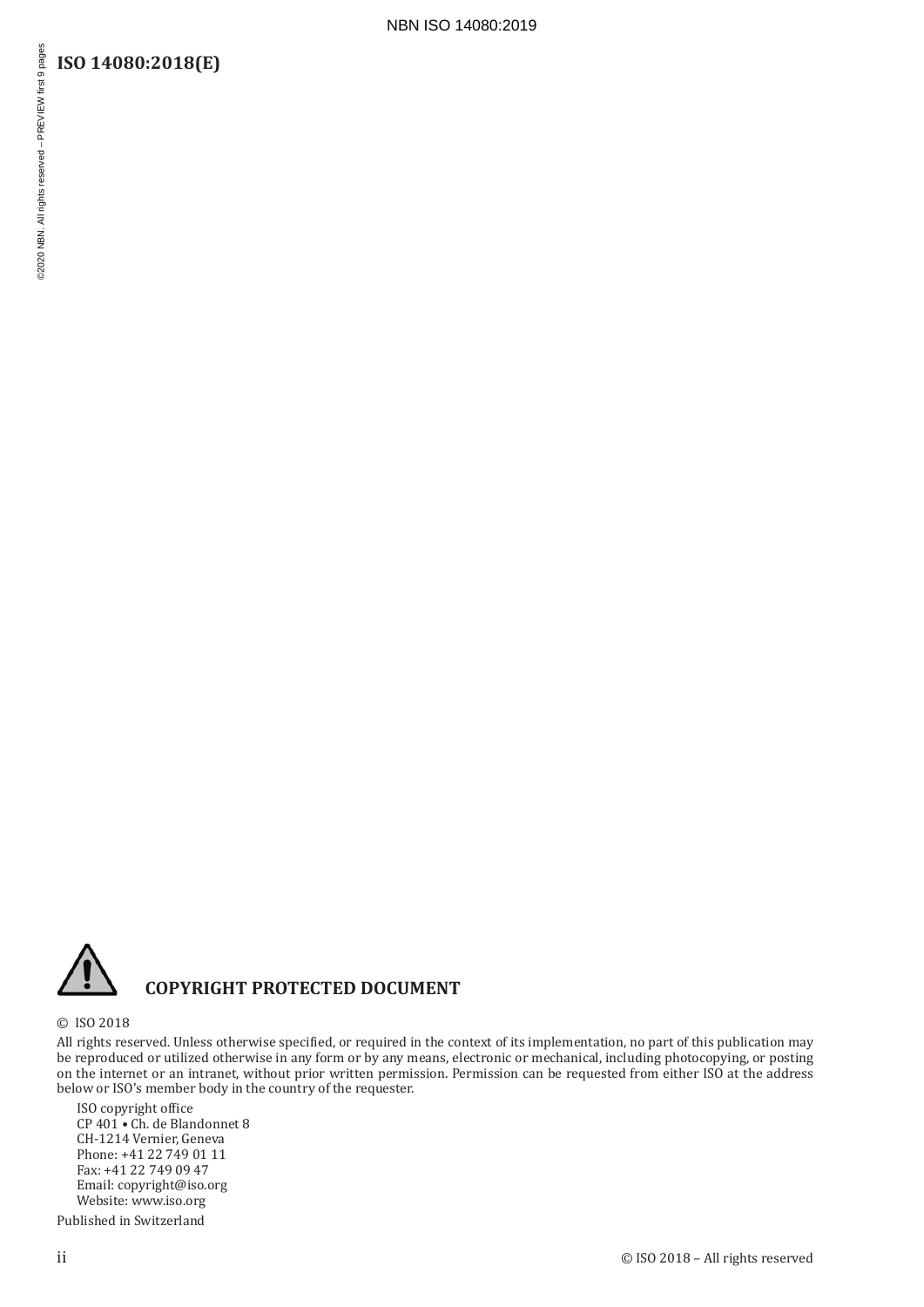Page

| 1                                                                                                                                                                                |                                                                                                                                                                                                                               |  |
|----------------------------------------------------------------------------------------------------------------------------------------------------------------------------------|-------------------------------------------------------------------------------------------------------------------------------------------------------------------------------------------------------------------------------|--|
| 2                                                                                                                                                                                |                                                                                                                                                                                                                               |  |
| 3                                                                                                                                                                                | 3.1<br>3.1.1<br>Mitigation 2<br>3.1.2<br>Adaptation 2<br>3.1.3<br>3.2                                                                                                                                                         |  |
| 4                                                                                                                                                                                |                                                                                                                                                                                                                               |  |
| 5                                                                                                                                                                                | 5.1<br>5.2<br>5.3                                                                                                                                                                                                             |  |
| 6                                                                                                                                                                                | Methodologies and their development process within the framework <b>Example 2016</b> 6                                                                                                                                        |  |
|                                                                                                                                                                                  | 6.1<br>6.2<br>6.3<br>6.4<br>6.4.1<br>6.4.2<br>6.4.3<br>6.4.4<br>6.5<br>6.6                                                                                                                                                    |  |
| 7                                                                                                                                                                                | Review of the framework 2000 and the state of the framework and the state of the framework and the state of the state of the state of the state of the state of the state of the state of the state of the state of the state |  |
|                                                                                                                                                                                  | 7.1<br>7.2                                                                                                                                                                                                                    |  |
| Annex A (informative) Development of goals and scope for a framework to support climate<br>action on mitigation 22                                                               |                                                                                                                                                                                                                               |  |
|                                                                                                                                                                                  | Annex B (informative) Methodologies and their development process for mitigation14                                                                                                                                            |  |
|                                                                                                                                                                                  | Annex C (informative) Development of goals and scope for a framework to support climate                                                                                                                                       |  |
|                                                                                                                                                                                  | Annex D (informative) Methodologies and their development process for adaptation 19                                                                                                                                           |  |
|                                                                                                                                                                                  | Annex E (informative) Examples of methodology profiles <b>Manual Annex E</b> (informative) 21                                                                                                                                 |  |
|                                                                                                                                                                                  |                                                                                                                                                                                                                               |  |
| Annex G (informative) Relationship between adaptation measurement, reporting and<br>verification and adaptation monitoring and evaluation <b>Exercise 2018</b> 2019 12:00:00 132 |                                                                                                                                                                                                                               |  |
| Annex H (informative) Examples of how to use this document and related International<br>Standards 33                                                                             |                                                                                                                                                                                                                               |  |
|                                                                                                                                                                                  |                                                                                                                                                                                                                               |  |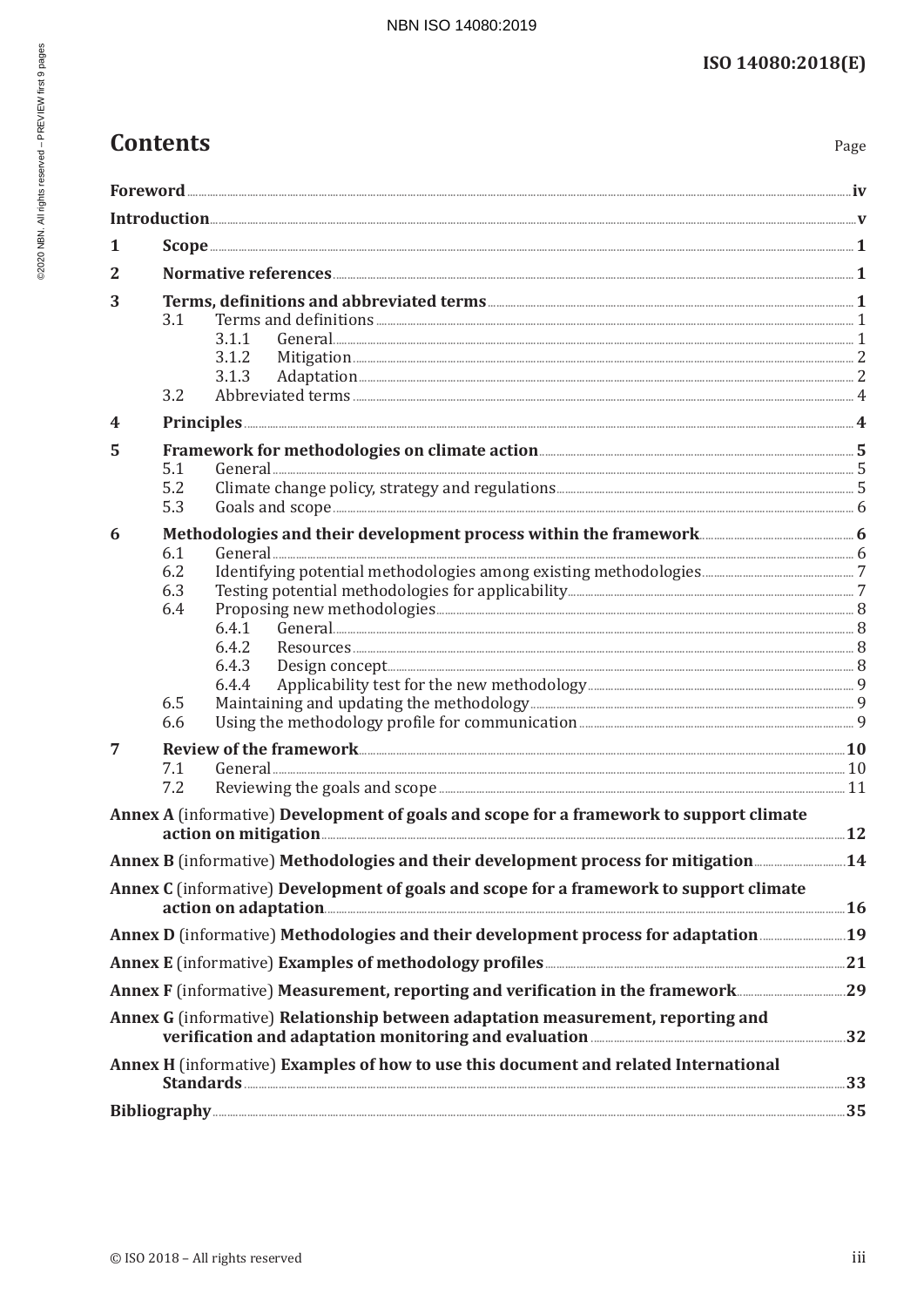## **ISO 14080:2018(E)**

# ©2020 NBN. All rights reserved – PREVIEW first 9 pages52020 NBN. All rights reserved - PREVIEW first 9 pages

# **Foreword**

ISO (the International Organization for Standardization) is a worldwide federation of national standards bodies (ISO member bodies). The work of preparing International Standards is normally carried out through ISO technical committees. Each member body interested in a subject for which a technical committee has been established has the right to be represented on that committee. International organizations, governmental and non-governmental, in liaison with ISO, also take part in the work. ISO collaborates closely with the International Electrotechnical Commission (IEC) on all matters of electrotechnical standardization.

The procedures used to develop this document and those intended for its further maintenance are described in the ISO/IEC Directives, Part 1. In particular the different approval criteria needed for the different types of ISO documents should be noted. This document was drafted in accordance with the editorial rules of the ISO/IEC Directives, Part 2 (see [www.iso.org/directives\)](https://www.iso.org/directives-and-policies.html).

Attention is drawn to the possibility that some of the elements of this document may be the subject of patent rights. ISO shall not be held responsible for identifying any or all such patent rights. Details of any patent rights identified during the development of the document will be in the Introduction and/or on the ISO list of patent declarations received (see www.iso[.org/patents](https://www.iso.org/iso-standards-and-patents.html)).

Any trade name used in this document is information given for the convenience of users and does not constitute an endorsement.

For an explanation on the voluntary nature of standards, the meaning of ISO specific terms and expressions related to conformity assessment, as well as information about ISO's adherence to the World Trade Organization (WTO) principles in the Technical Barriers to Trade (TBT) see the following URL: [www.iso.org/iso/foreword.html](https://www.iso.org/foreword-supplementary-information.html).

This document was prepared by Technical Committee ISO/TC 207, *Environmental management*, Subcommittee SC 7, *Greenhouse gas management and related activities*.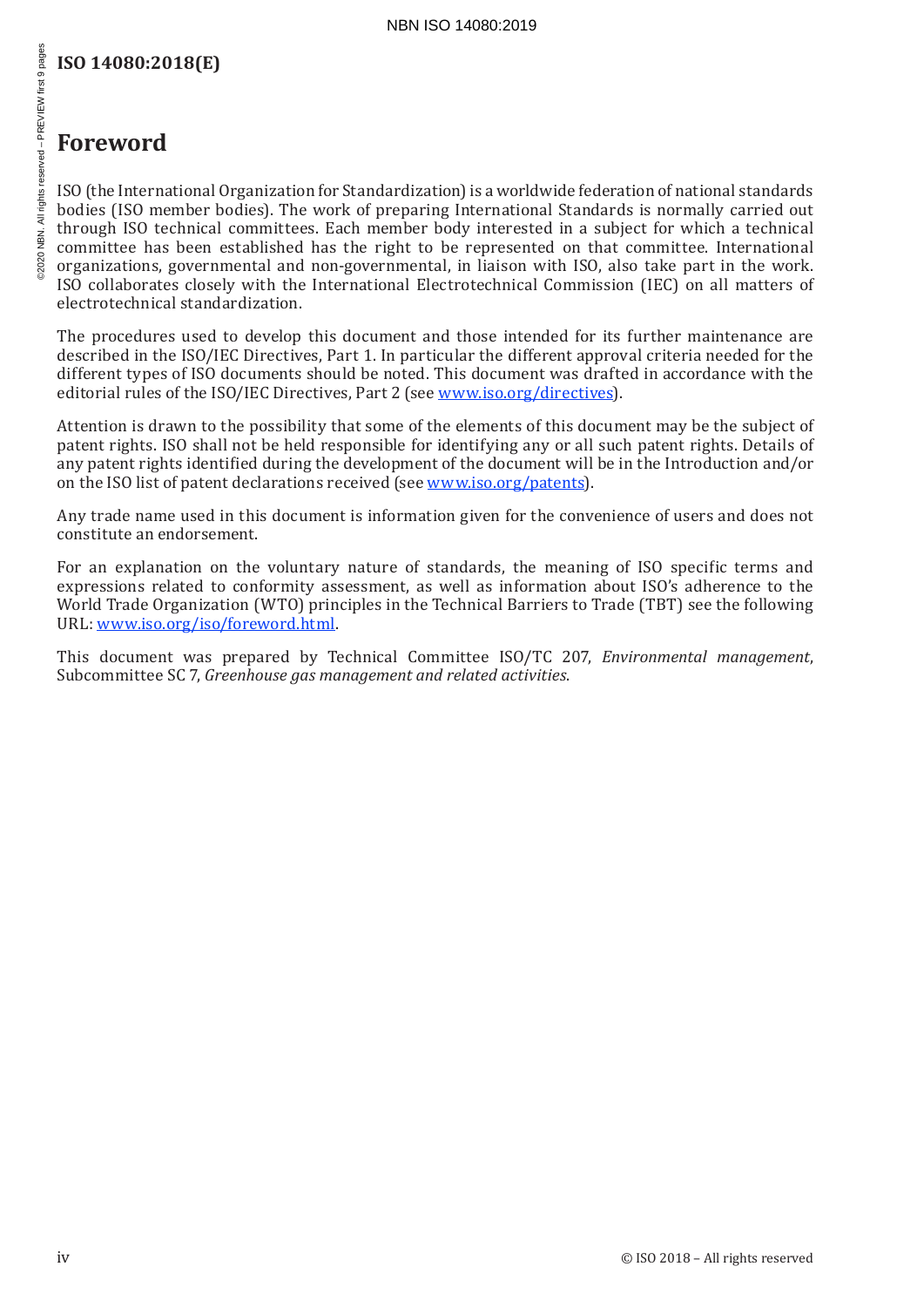# **Introduction**

The framework in this document provides guidance to countries and other interested parties on a consistent, comparable and transparent approach to selecting, proposing, using, revising and maintaining methodologies on climate action. These methodologies are designed to be reproducible and aim to help climate action and its ambitious goals to be achieved.

The framework supports various organizations, such as:

- government and non-state actors, including local government, industrial associations, technical institutions, and methodology developers and users;
- private and public organizations, environmental NGOs, and other organizations that use climate action methodologies;
- financial institutions that support climate actions.

In addition to methodologies, the framework can also be developed and used for policies and measures.

The developed framework can be used to identify potential and justifiable actions for both climate change mitigation and adaptation.

This document supports many objectives, such as:

- engaging on a voluntary basis in cooperative approaches that involve the use of internationally transferred mitigation outcomes towards nationally determined contributions;
- promoting sustainable development and ensuring credibility and transparency, including in governance;
- increasing accountability to ensure, for example, the avoidance of double counting;
- setting goals for enhancing adaptive capacity, strengthening resilience and reducing vulnerability to climate change;
- contributing to sustainable development and ensuring an adequate adaptation response in the context of the temperature goal;
- cooperating internationally on adaptation efforts, recognizing the importance of taking into account the needs of developing countries.

This document can be used to develop a framework that is compatible with relevant local, national, regional and international climate change policies, and strategies of a country or other interested parties. The framework and its methodology process support a long-term vision on the importance of fully realizing technological and non-technological innovation transfer in order to improve resilience to climate change and to reduce emissions. This document supports the "pledge and review" system with measures undertaken to collect and compile the relevant climate data and relevant information relating to the long-term vision. This document supports all countries, both developed and developing, to better understand and develop their nationally determined contributions.

It aims to increase transparency related to measurement, reporting and verification (MRV), and to reduce risks for cooperative mitigation and adaptation actions. It recognizes the importance of international cooperation on adaptation and mitigation efforts and of taking into account the needs of developing countries.

It highlights the importance of averting, minimizing and addressing loss and damage associated with the adverse effects of climate change, including extreme weather events and slow onset events, and the role of sustainable development in reducing the risk of loss and damage.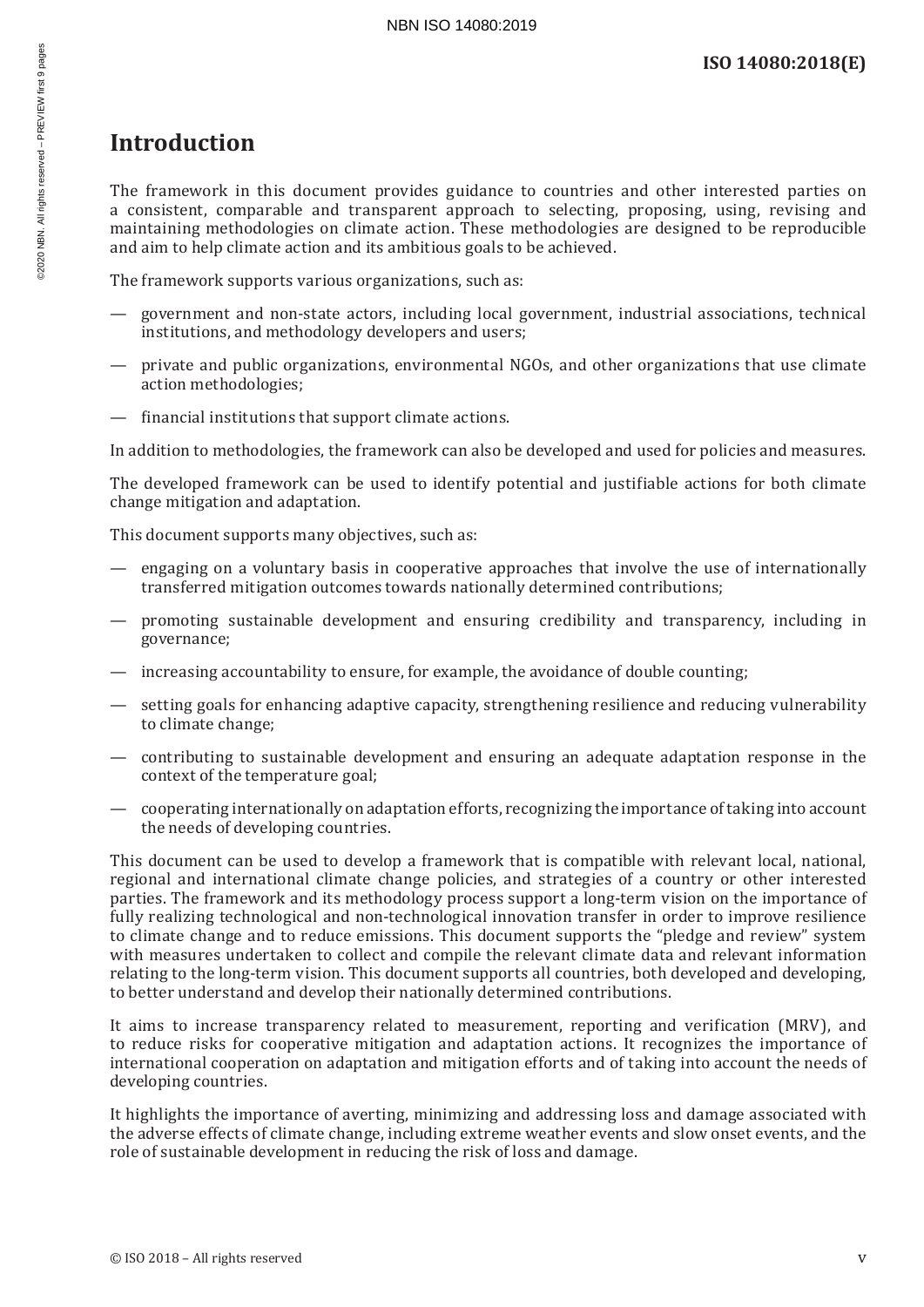#### NBN ISO 14080:2019

## **ISO 14080:2018(E)**

It takes into account the Cancun Adaptation Framework<sup>[20]</sup>, including identifying and encouraging good practices, effective adaptation practices, adaptation needs and priorities, support provided and received for adaptation actions and efforts, challenges and gaps.

This document provides a framework to result in:

- adoption of the methodology among best practices and best available technology (BAT);
- improvements in the quality of methodologies;
- improvements in the processes for methodology development;
- improvements in transparency and clarity of climate actions.

Figure 1 illustrates the role and purpose of this document.



**Figure 1 — This document in the context of a framework and methodologies**

This document facilitates the harmonization of existing International Standards (e.g. ISO 14001, ISO 50001, ISO 14064-1 and ISO 14064-2) as well as future International Standards (e.g. related to climate adaptation) to be used to support climate action.

It also provides guidance on how to review the framework and on appropriate communication. This should reduce the risk of inconsistencies in the reporting of aggregated climate actions, by connecting various climate actions with various methodologies and communication responses and reports for disclosing climate actions, thereby saving time and resources.